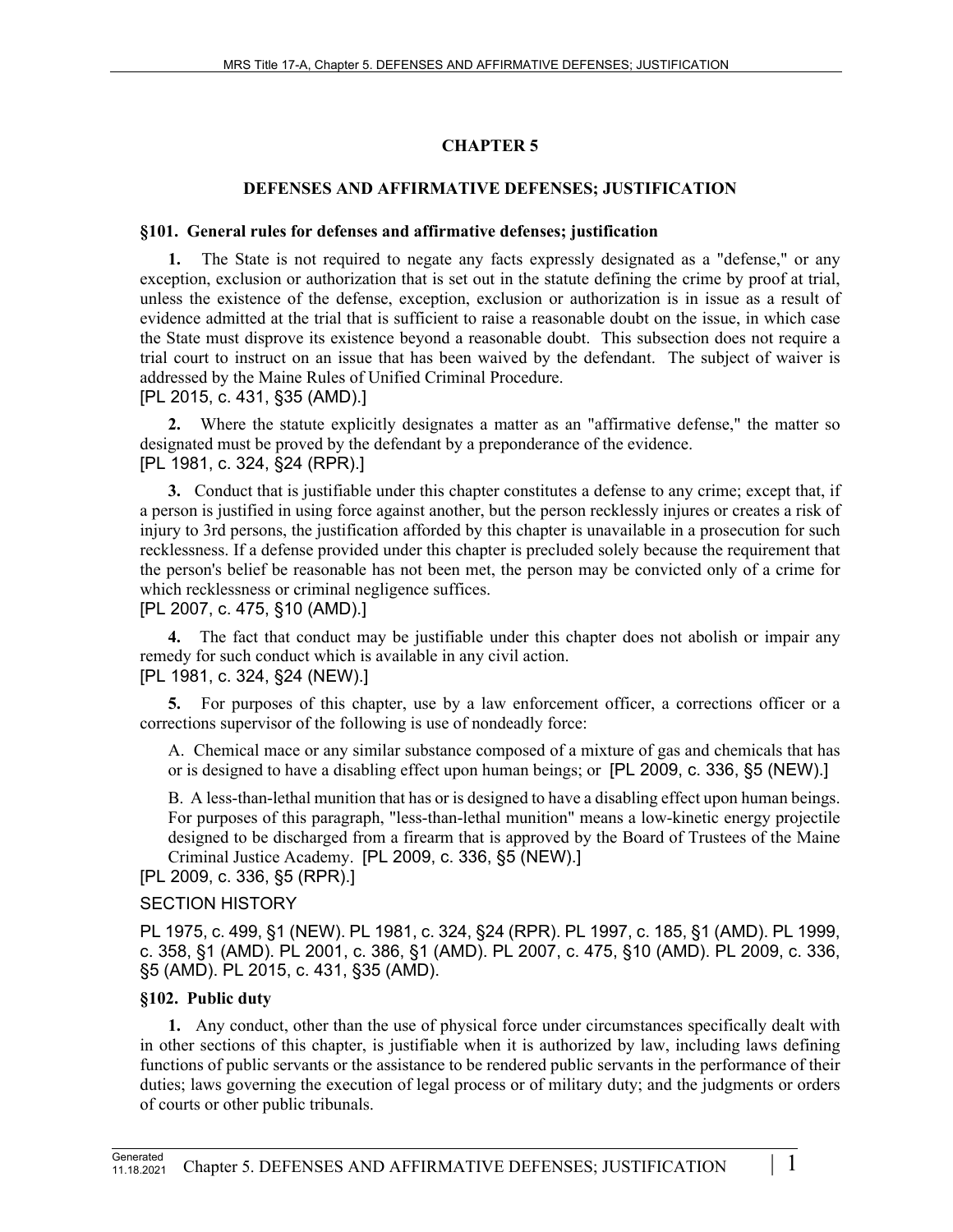[PL 1975, c. 499, §1 (NEW).]

**2.** The justification afforded by this section to public servants is not precluded:

A. By the fact that the law, order or process was defective provided it appeared valid on its face and the defect was not knowingly caused or procured by such public servant; or, [PL 1975, c. 499, §1 (NEW).]

B. As to persons assisting public servants, by the fact that the public servant to whom assistance was rendered exceeded the public servant's legal authority or that there was a defect of jurisdiction in the legal process or decree of the court or tribunal, provided the person believed the public servant to be engaged in the performance of the public servant's duties or that the legal process or court decree was competent. [PL 2007, c. 173, §16 (AMD).]

[PL 2007, c. 173, §16 (AMD).]

# SECTION HISTORY

PL 1975, c. 499, §1 (NEW). PL 2007, c. 173, §16 (AMD).

# **§102-A. Military orders**

**1.** It is a defense if the person engaged in the conduct charged to constitute a crime in obedience to an order of the person's superior in the armed services that the person did not know to be unlawful. [PL 2007, c. 173, §17 (AMD).]

**2.** If the person was reckless in failing to know the unlawful nature of such an order, the defense is unavailable in a prosecution for a crime for which recklessness suffices to establish liability. [PL 2007, c. 173, §17 (AMD).]

# SECTION HISTORY

PL 1981, c. 324, §25 (NEW). PL 2007, c. 173, §17 (AMD).

## **§103. Competing harms**

**1.** Conduct that the person believes to be necessary to avoid imminent physical harm to that person or another is justifiable if the desirability and urgency of avoiding such harm outweigh, according to ordinary standards of reasonableness, the harm sought to be prevented by the statute defining the crime charged. The desirability and urgency of such conduct may not rest upon considerations pertaining to the morality and advisability of such statute.

[PL 2007, c. 173, §18 (AMD).]

**2.** When the person was reckless or criminally negligent in bringing about the circumstances requiring a choice of harms or in appraising the necessity of the person's conduct, the justification provided in subsection 1 does not apply in a prosecution for any crime for which recklessness or criminal negligence, as the case may be, suffices to establish criminal liability.

[PL 2007, c. 173, §18 (AMD).]

# SECTION HISTORY

PL 1975, c. 499, §1 (NEW). PL 2007, c. 173, §18 (AMD).

# **§103-A. Duress**

**1.** It is a defense that, when a person engages in conduct that would otherwise constitute a crime, the person is compelled to do so by threat of imminent death or serious bodily injury to that person or another person or because that person was compelled to do so by force. [PL 2007, c. 173, §19 (AMD).]

**2.** For purposes of this section, compulsion exists only if the force, threat or circumstances are such as would have prevented a reasonable person in the defendant's situation from resisting the pressure.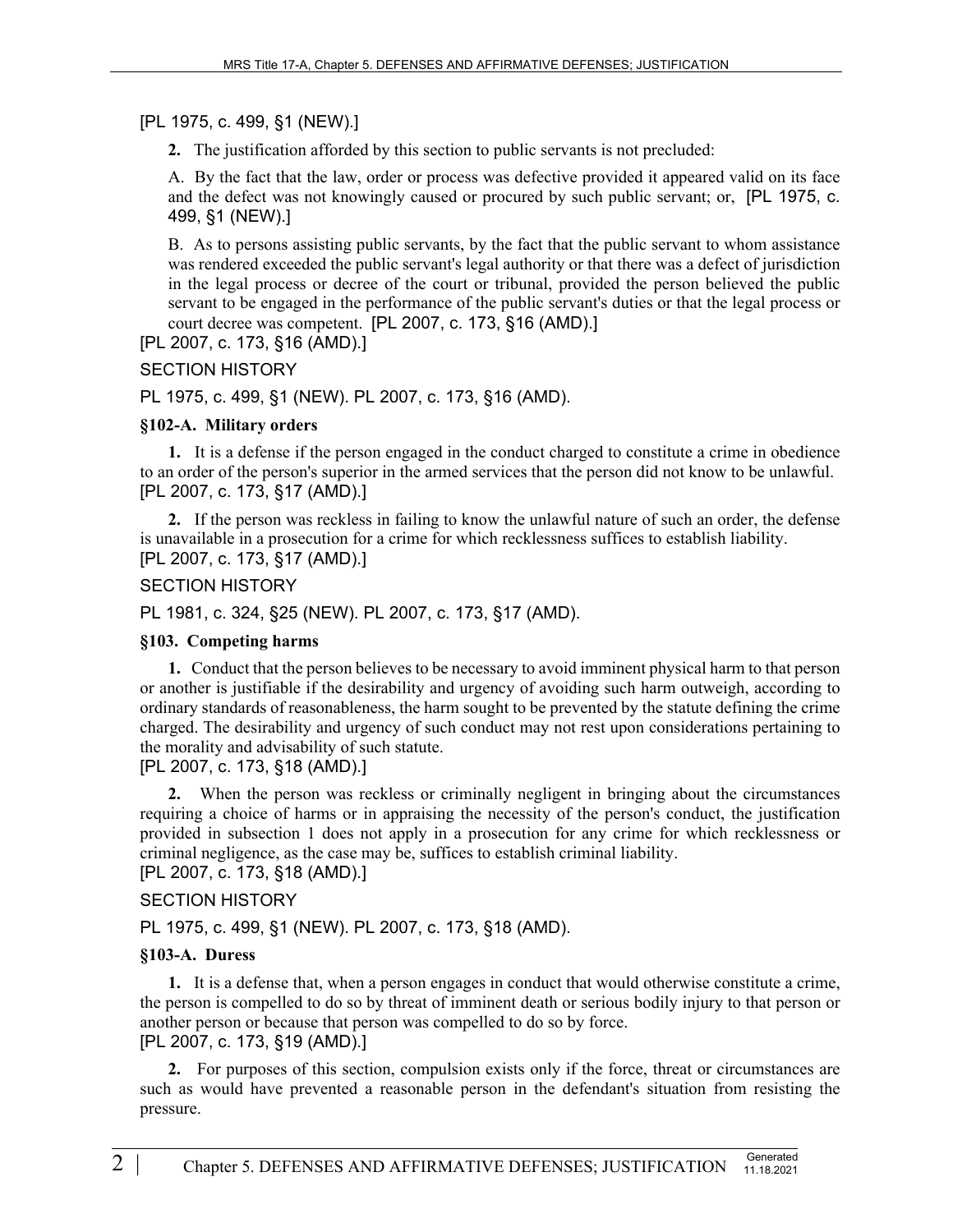# [PL 1981, c. 324, §26 (NEW).]

**3.** The defense set forth in this section is not available:

A. To a person who intentionally or knowingly committed the homicide for which the person is being tried; [PL 2007, c. 173, §19 (AMD).]

B. To a person who recklessly placed that person in a situation in which it was reasonably probable that the person would be subjected to duress; or [PL 2007, c. 173, §19 (AMD).]

C. To a person who with criminal negligence placed that person in a situation in which it was reasonably probable that the person would be subjected to duress, whenever criminal negligence suffices to establish culpability for the offense charged. [PL 2007, c. 173, §19 (AMD).]

[PL 2007, c. 173, §19 (AMD).]

# SECTION HISTORY

PL 1981, c. 324, §26 (NEW). PL 2007, c. 173, §19 (AMD).

# **§103-B. Involuntary conduct**

**1.** It is a defense that, when a person causes a result or engages in forbidden conduct, the person's act or omission to act is involuntary.

[PL 1999, c. 195, §2 (NEW).]

**2.** An omission to act is involuntary if the person fails to perform an act and:

A. The person is not capable of performing the act; [PL 1999, c. 195, §2 (NEW).]

B. The person has no legal duty to perform the act; or [PL 1999, c. 195, §2 (NEW).]

C. The person has no opportunity to perform the act. [PL 1999, c. 195, §2 (NEW).]

[PL 1999, c. 195, §2 (NEW).]

**3.** Possession of something is involuntary if the person:

A. Did not knowingly procure or receive the thing possessed; or [PL 1999, c. 195, §2 (NEW).]

B. Was not aware of the person's control of the possession for a sufficient period to have been able to terminate the person's possession of the thing. [PL 1999, c. 195, §2 (NEW).]

[PL 1999, c. 195, §2 (NEW).]

# SECTION HISTORY

PL 1999, c. 195, §2 (NEW).

## **§104. Use of force in defense of premises**

**1.** A person in possession or control of premises or a person who is licensed or privileged to be thereon is justified in using nondeadly force upon another person when and to the extent that the person reasonably believes it necessary to prevent or terminate the commission of a criminal trespass by such other person in or upon such premises.

[PL 2007, c. 173, §20 (AMD).]

**2.** A person in possession or control of premises or a person who is licensed or privileged to be thereon is justified in using deadly force upon another person when and to the extent that the person reasonably believes it necessary to prevent an attempt by the other person to commit arson. [PL 2007, c. 173, §20 (AMD).]

**3.** A person in possession or control of a dwelling place or a person who is licensed or privileged to be therein is justified in using deadly force upon another person:

A. Under the circumstances enumerated in section 108; or [PL 1975, c. 740, §26 (NEW).]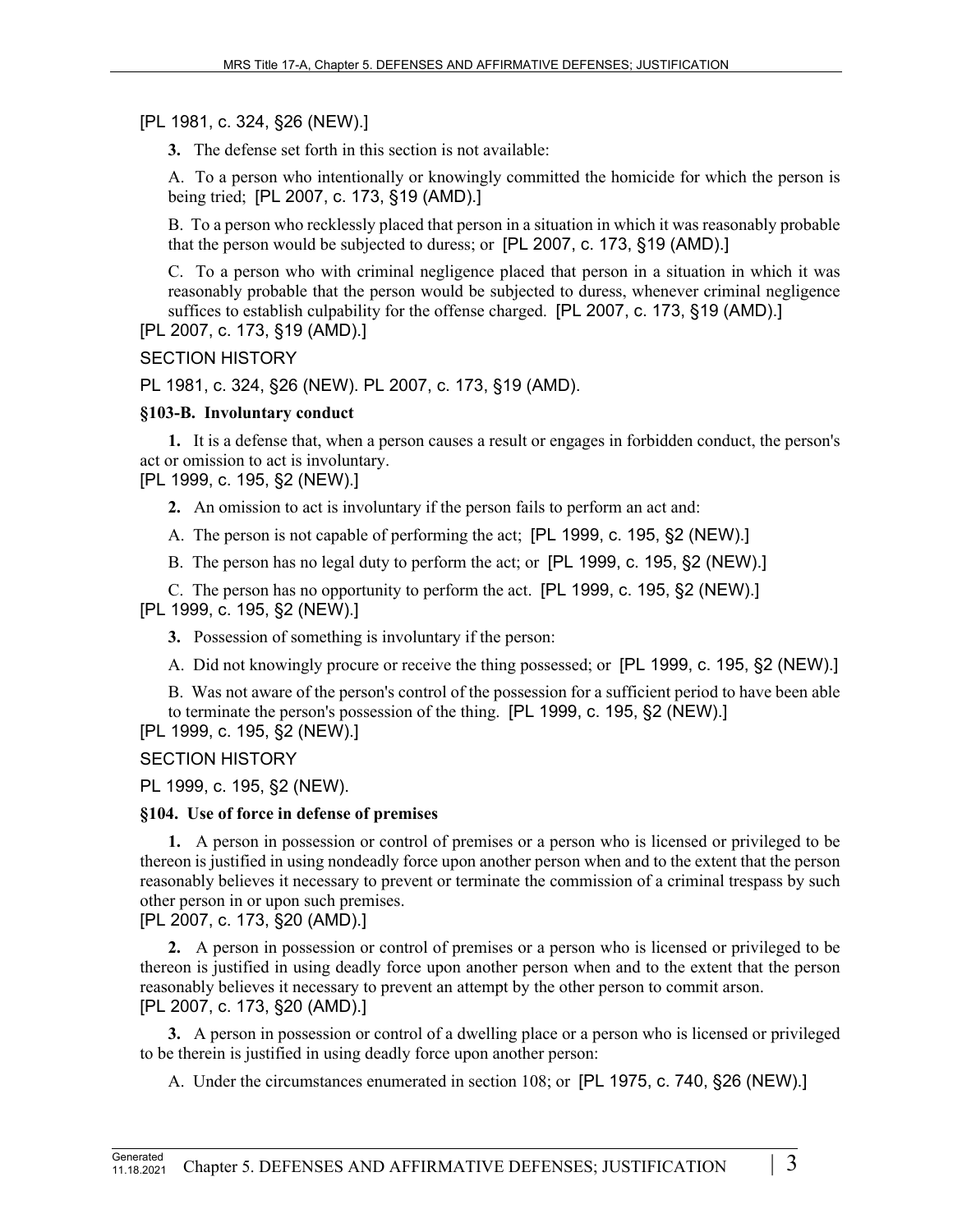B. When the person reasonably believes that deadly force is necessary to prevent or terminate the commission of a criminal trespass by such other person, who the person reasonably believes:

(1) Has entered or is attempting to enter the dwelling place or has surreptitiously remained within the dwelling place without a license or privilege to do so; and

(2) Is committing or is likely to commit some other crime within the dwelling place. [PL 2007, c. 173, §20 (AMD).]

[PL 2007, c. 173, §20 (AMD).]

**4.** A person may use deadly force under subsection 3, paragraph B only if the person first demands the person against whom such deadly force is to be used to terminate the criminal trespass and the trespasser fails to immediately comply with the demand, unless the person reasonably believes that it would be dangerous to the person or a 3rd person to make the demand. [PL 2007, c. 173, §20 (AMD).]

**5.** As used in this section:

A. Dwelling place has the same meaning provided in section 2, subsection 10; and [PL 1975, c. 740, §26 (NEW).]

B. Premises includes, but is not limited to, lands, private ways and any buildings or structures thereon. [PL 1975, c. 740, §26 (NEW).]

[PL 1975, c. 740, §26 (NEW).]

#### SECTION HISTORY

PL 1975, c. 499, §1 (NEW). PL 1975, c. 740, §26 (RPR). PL 2007, c. 173, §20 (AMD).

#### **§105. Use of force in property offenses**

A person is justified in using a reasonable degree of nondeadly force upon another person when and to the extent that the person reasonably believes it necessary to prevent what is or reasonably appears to be an unlawful taking of the person's property, or criminal mischief, or to retake the person's property immediately following its taking; but the person may use deadly force only under such circumstances as are prescribed in sections 104, 107 and 108. [PL 2007, c. 173, §21 (AMD).]

## SECTION HISTORY

PL 1975, c. 499, §1 (NEW). PL 1975, c. 740, §27 (AMD). PL 2007, c. 173, §21 (AMD).

#### **§106. Physical force by persons with special responsibilities**

**1.** A parent, foster parent, guardian or other similar person responsible for the long term general care and welfare of a child is justified in using a reasonable degree of force against that child when and to the extent that the person reasonably believes it necessary to prevent or punish the child's misconduct. A person to whom such parent, foster parent, guardian or other responsible person has expressly delegated permission to so prevent or punish misconduct is similarly justified in using a reasonable degree of force. For purposes of this subsection, "child" means a person who has not attained 18 years of age and has not been ordered emancipated by a court pursuant to Title 15, section 3506-A. [PL 2009, c. 336, §6 (AMD).]

**1-A.** For purposes of subsection 1, "reasonable degree of force" is an objective standard. To constitute a reasonable degree of force, the physical force applied to the child may result in no more than transient discomfort or minor temporary marks on that child. [PL 2009, c. 336, §7 (AMD).]

**2.** A teacher or other person entrusted with the care or supervision of a person for special and limited purposes is justified in using a reasonable degree of nondeadly force against any such person who creates a disturbance when and to the extent that the teacher or other entrusted person reasonably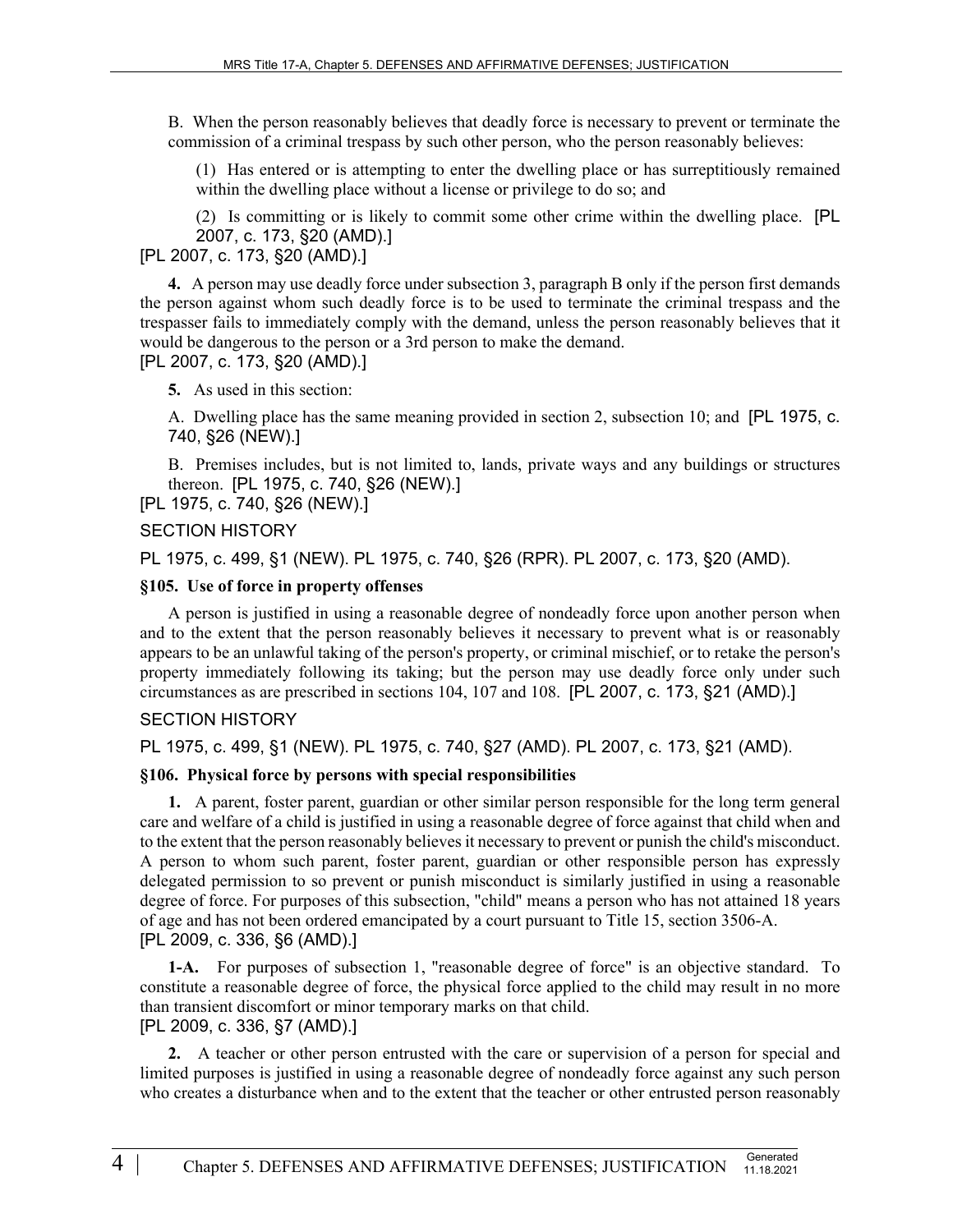believes it necessary to control the disturbing behavior or to remove a person from the scene of such disturbance.

[PL 2009, c. 336, §8 (AMD).]

**3.** A person responsible for the general care and supervision of a mentally incompetent person is justified in using a reasonable degree of nondeadly force against such person who creates a disturbance when and to the extent that the responsible person reasonably believes it necessary to control the disturbing behavior or to remove such person from the scene of such disturbance. [PL 2009, c. 336, §9 (AMD).]

**4.** The justification extended in subsections 2 and 3 does not apply to the intentional, knowing or reckless use of nondeadly force that creates a substantial risk of extraordinary pain. [PL 2009, c. 336, §10 (AMD).]

**5.** A person required by law to enforce rules and regulations, or to maintain decorum or safety, in a vessel, aircraft, vehicle, train or other carrier, or in a place where others are assembled, may use nondeadly force when and to the extent that the person reasonably believes it necessary for such purposes.

[PL 2007, c. 173, §22 (AMD).]

**6.** A person acting under a reasonable belief that another person is about to commit suicide or to self-inflict serious bodily injury may use a degree of force on such other person as the person reasonably believes to be necessary to thwart such a result.

[PL 2007, c. 173, §22 (AMD).]

**7.** A licensed physician, or a person acting under a licensed physician's direction, may use force for the purpose of administering a recognized form of treatment that the physician reasonably believes will tend to safeguard the physical or mental health of the patient, provided such treatment is administered:

A. With consent of the patient or, if the patient is a minor or incompetent person, with the consent of the person entrusted with the patient's care and supervision; or [PL 2007, c. 173, §22 (AMD).]

B. In an emergency relating to health when the physician reasonably believes that no one competent to consent can be consulted and that a reasonable person concerned for the welfare of the patient would consent. [PL 1975, c. 499, §1 (NEW).]

[PL 2007, c. 173, §22 (AMD).]

**8.** A person identified in this section for purposes of specifying the rule of justification herein provided is not precluded from using force declared to be justifiable by another section of this chapter. [PL 2007, c. 173, §22 (AMD).]

# SECTION HISTORY

PL 1975, c. 499, §1 (NEW). PL 1979, c. 127, §127 (AMD). PL 1979, c. 512, §22 (AMD). PL 1979, c. 663, §121 (AMD). PL 2003, c. 143, §§1,2 (AMD). PL 2007, c. 173, §22 (AMD). PL 2009, c. 336, §§6-10 (AMD).

# **§107. Physical force in law enforcement**

**1.** A law enforcement officer is justified in using a reasonable degree of nondeadly force upon another person:

A. When and to the extent that the officer reasonably believes it necessary to effect an arrest or to prevent the escape from custody of an arrested person, unless the officer knows that the arrest or detention is illegal; or [PL 2003, c. 143, §3 (AMD).]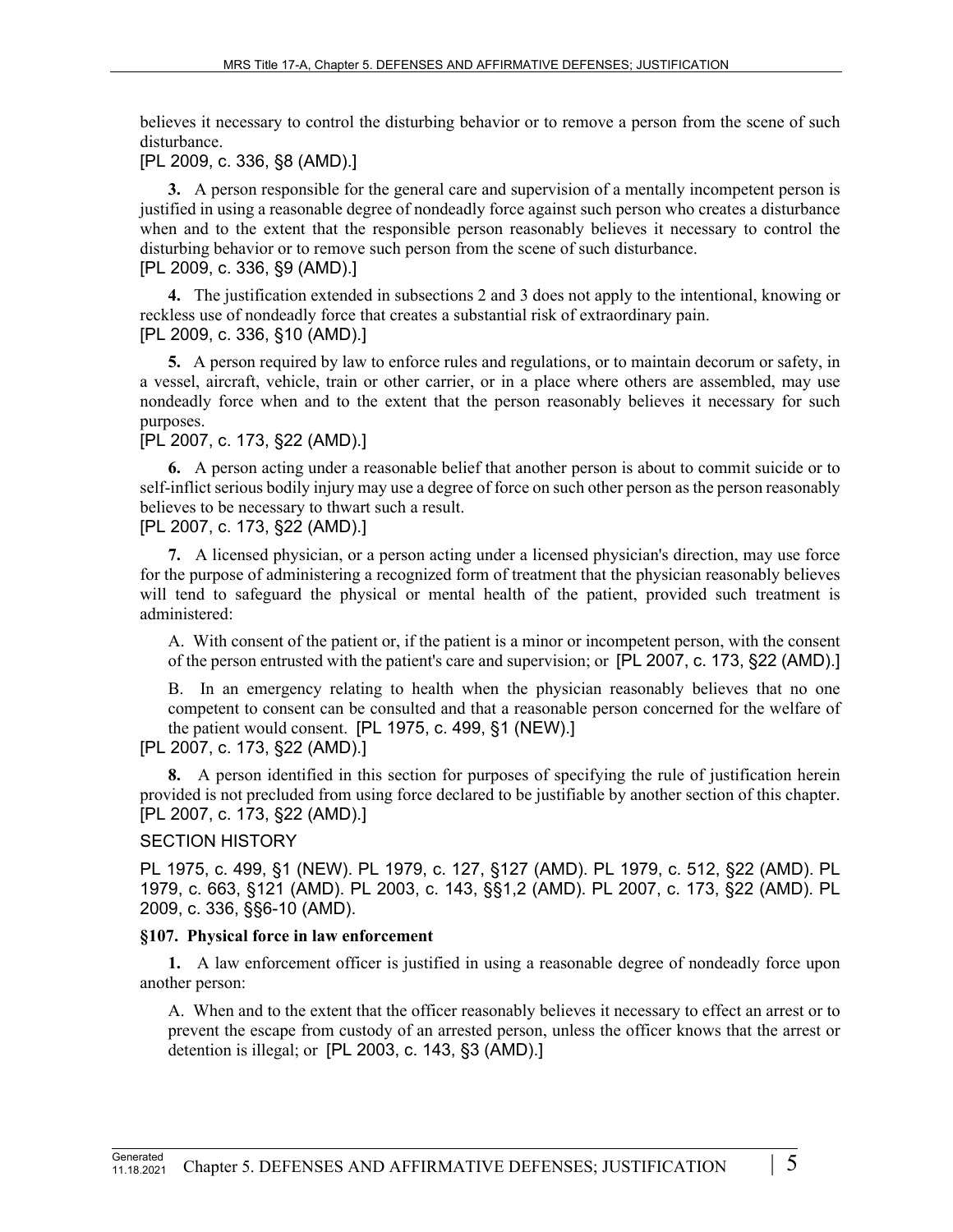B. In self-defense or to defend a 3rd person from what the officer reasonably believes to be the imminent use of unlawful nondeadly force encountered while attempting to effect such an arrest or while seeking to prevent such an escape. [PL 2007, c. 173, §23 (AMD).]

[PL 2007, c. 173, §23 (AMD).]

**2.** A law enforcement officer is justified in using deadly force only when the officer reasonably believes such force is necessary:

A. For self-defense or to defend a 3rd person from what the officer reasonably believes is the imminent use of unlawful deadly force; or [PL 2007, c. 173, §23 (AMD).]

B. To effect an arrest or prevent the escape from arrest of a person when the law enforcement officer reasonably believes that the person has committed a crime involving the use or threatened use of deadly force, is using a dangerous weapon in attempting to escape or otherwise indicates that the person is likely to endanger seriously human life or to inflict serious bodily injury unless apprehended without delay; and

(1) The law enforcement officer has made reasonable efforts to advise the person that the officer is a law enforcement officer attempting to effect an arrest or prevent the escape from arrest and the officer has reasonable grounds to believe that the person is aware of this advice; or

(2) The law enforcement officer reasonably believes that the person to be arrested otherwise knows that the officer is a law enforcement officer attempting to effect an arrest or prevent the escape from arrest.

For purposes of this paragraph, "a reasonable belief that another has committed a crime involving use or threatened use of deadly force" means such reasonable belief in facts, circumstances and the law that, if true, would constitute such an offense by that person. If the facts and circumstances reasonably believed would not constitute such an offense, an erroneous but reasonable belief that the law is otherwise justifies the use of deadly force to make an arrest or prevent an escape. [PL 2007, c. 173, §23 (AMD).]

# [PL 2007, c. 173, §23 (AMD).]

**3.** A private person who has been directed by a law enforcement officer to assist the officer in effecting an arrest or preventing an escape from custody is justified in using:

A. A reasonable degree of nondeadly force when and to the extent that the private person reasonably believes such to be necessary to carry out the officer's direction, unless the private person believes the arrest is illegal; or [PL 2003, c. 143, §3 (AMD).]

B. Deadly force only when the private person reasonably believes such to be necessary for selfdefense or to defend a 3rd person from what the private person reasonably believes to be the imminent use of unlawful deadly force, or when the law enforcement officer directs the private person to use deadly force and the private person believes the officer is authorized to use deadly force under the circumstances. [PL 2007, c. 173, §23 (AMD).]

[PL 2007, c. 173, §23 (AMD).]

**4.** A private person acting on that private person's own is justified in using:

A. A reasonable degree of nondeadly force upon another person when and to the extent that the private person reasonably believes it necessary to effect an arrest or detention that is lawful for the private person to make or prevent the escape from such an arrest or detention; or [PL 2007, c. 173, §23 (AMD).]

B. Deadly force only when the private person reasonably believes such force is necessary:

(1) To defend the person or a 3rd person from what the private citizen reasonably believes to be the imminent use of unlawful deadly force; or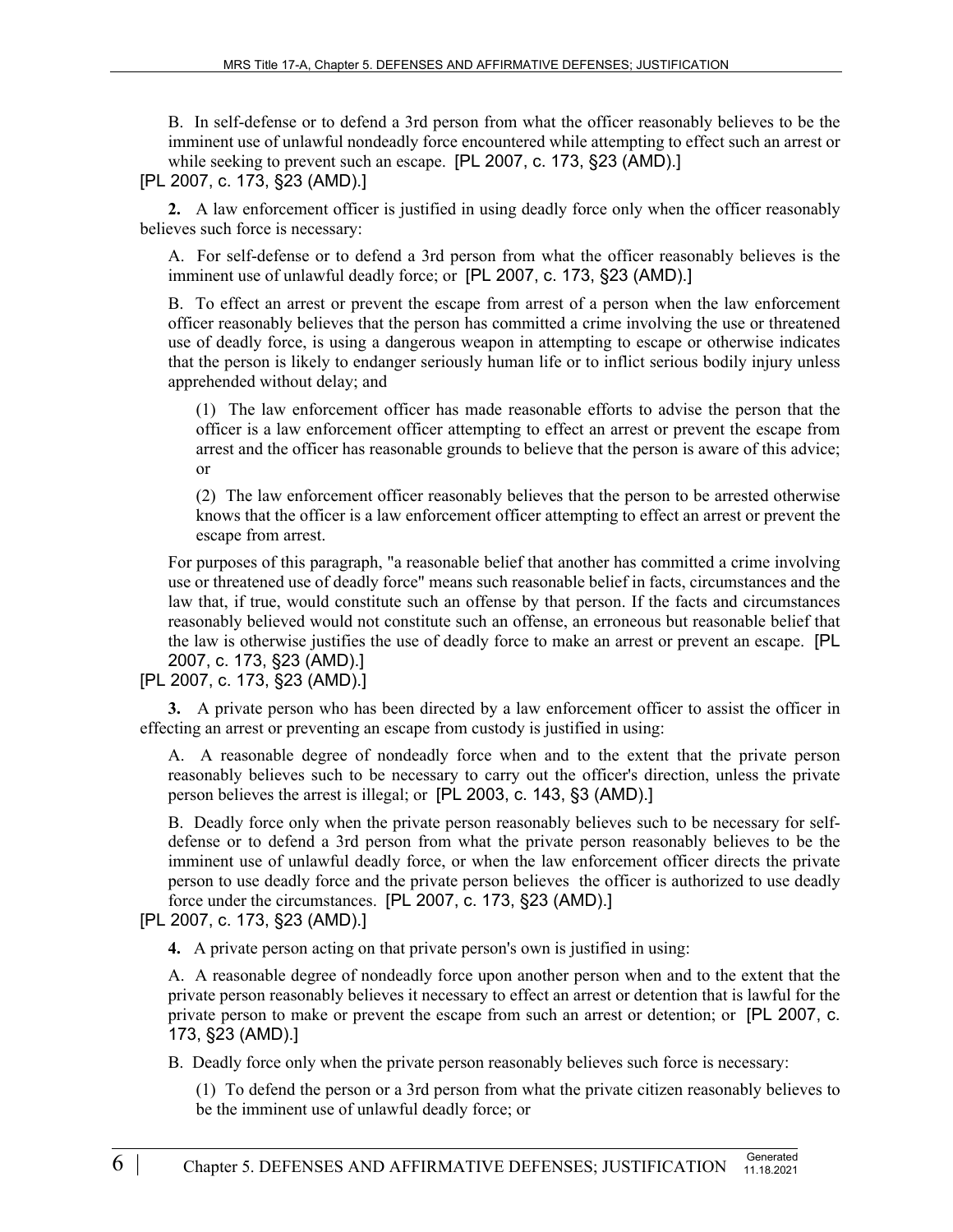(2) To effect a lawful arrest or prevent the escape from such arrest of a person who in fact:

(a) Has committed a crime involving the use or threatened use of deadly force, or is using a dangerous weapon in attempting to escape; and

(b) The private citizen has made reasonable efforts to advise the person that the citizen is a private citizen attempting to effect an arrest or prevent the escape from arrest and has reasonable grounds to believe the person is aware of this advice or the citizen reasonably believes that the person to be arrested otherwise knows that the citizen is a private citizen attempting to effect an arrest or prevent the escape from arrest. [PL 2003, c. 143, §3 (AMD).]

# [PL 2007, c. 173, §23 (AMD).]

**5.** Except where otherwise expressly provided, a corrections officer, corrections supervisor or law enforcement officer in a facility where persons are confined, pursuant to an order of a court or as a result of an arrest, is justified in using deadly force against such persons under the circumstances described in subsection 2. The officer or another individual responsible for the custody, care or treatment of those persons is justified in using a reasonable degree of nondeadly force when and to the extent the officer or the individual reasonably believes it necessary to prevent any escape from custody or to enforce the rules of the facility.

[PL 1995, c. 215, §2 (AMD).]

**5-A.** A corrections officer, corrections supervisor or law enforcement officer is justified in using deadly force against a person confined in the Maine State Prison when the officer or supervisor reasonably believes that deadly force is necessary to prevent an escape from custody. The officer or supervisor shall make reasonable efforts to advise the person that if the attempt to escape does not stop immediately, deadly force will be used. This subsection does not authorize any corrections officer, corrections supervisor or law enforcement officer who is not employed by a state agency to use deadly force.

[PL 2003, c. 143, §3 (AMD).]

**6.** 

## [PL 1975, c. 740, §32 (RP).]

**7.** Use of force that is not justifiable under this section in effecting an arrest does not render illegal an arrest that is otherwise legal and the use of such unjustifiable force does not render inadmissible anything seized incident to a legal arrest.

# [PL 1975, c. 499, §1 (NEW).]

**8.** Nothing in this section constitutes justification for conduct by a law enforcement officer or a private person amounting to an offense against innocent persons whom the officer or private person is not seeking to arrest or retain in custody.

[PL 2003, c. 143, §3 (AMD).]

## SECTION HISTORY

PL 1975, c. 499, §1 (NEW). PL 1975, c. 740, §§28-33 (AMD). PL 1979, c. 512, §23 (AMD). PL 1989, c. 18, §§2,3 (AMD). PL 1989, c. 502, §§C5,C6 (AMD). PL 1995, c. 215, §§2,3 (AMD). PL 2003, c. 143, §3 (AMD). PL 2007, c. 173, §23 (AMD).

## **§108. Physical force in defense of a person**

**1.** A person is justified in using a reasonable degree of nondeadly force upon another person in order to defend the person or a 3rd person from what the person reasonably believes to be the imminent use of unlawful, nondeadly force by such other person, and the person may use a degree of such force that the person reasonably believes to be necessary for such purpose. However, such force is not justifiable if: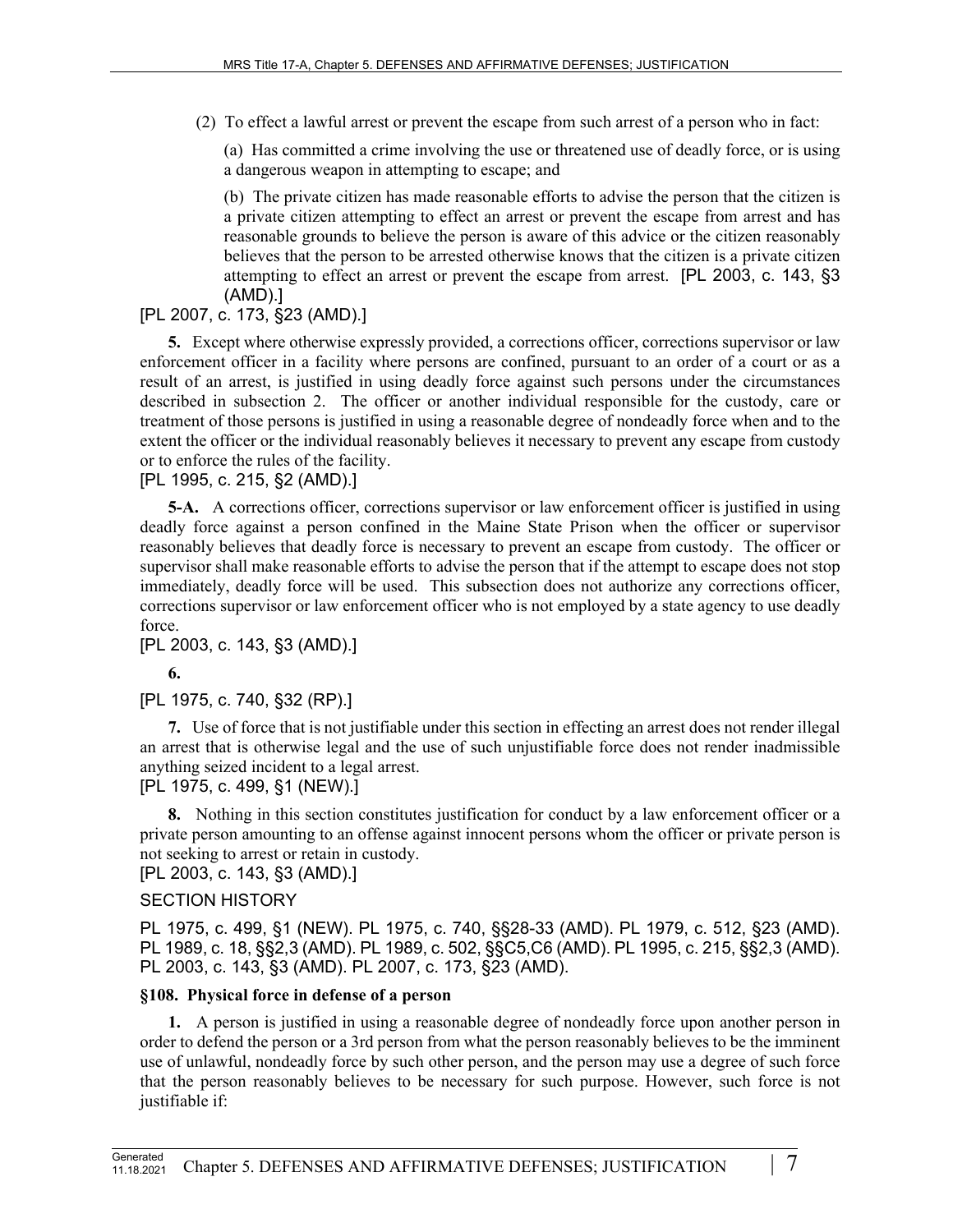A. With a purpose to cause physical harm to another person, the person provoked the use of unlawful, nondeadly force by such other person; or [PL 2007, c. 173, §24 (AMD).]

B. The person was the initial aggressor, unless after such aggression the person withdraws from the encounter and effectively communicates to such other person the intent to do so, but the other person notwithstanding continues the use or threat of unlawful, nondeadly force; or [PL 2007, c. 173, §24 (AMD).]

C. The force involved was the product of a combat by agreement not authorized by law. [PL 1975, c. 499, §1 (NEW).]

# [PL 2007, c. 173, §24 (AMD).]

**1-A.** A person is not justified in using nondeadly force against another person who that person knows or reasonably should know is a law enforcement officer attempting to effect an arrest or detention, regardless of whether the arrest or detention is legal. A person is justified in using the degree of nondeadly force the person reasonably believes is necessary to defend the person or a 3rd person against a law enforcement officer who, in effecting an arrest or detention, uses nondeadly force not justified under section 107, subsection 1.

[PL 1997, c. 351, §1 (NEW).]

- **2.** A person is justified in using deadly force upon another person:
- A. When the person reasonably believes it necessary and reasonably believes such other person is:
	- (1) About to use unlawful, deadly force against the person or a 3rd person; or

(2) Committing or about to commit a kidnapping, robbery or a violation of section 253, subsection 1, paragraph A, against the person or a 3rd person; or [PL 1989, c. 878, Pt. B, §15 (AMD).]

B. When the person reasonably believes:

(1) That such other person has entered or is attempting to enter a dwelling place or has surreptitiously remained within a dwelling place without a license or privilege to do so; and

(2) That deadly force is necessary to prevent the infliction of bodily injury by such other person upon the person or a 3rd person present in the dwelling place; [PL 2007, c. 173, §24 (AMD).]

C. However, a person is not justified in using deadly force as provided in paragraph A if:

(1) With the intent to cause physical harm to another, the person provokes such other person to use unlawful deadly force against anyone;

(2) The person knows that the person against whom the unlawful deadly force is directed intentionally and unlawfully provoked the use of such force; or

(3) The person knows that the person or a 3rd person can, with complete safety:

(a) Retreat from the encounter, except that the person or the 3rd person is not required to retreat if the person or the 3rd person is in the person's dwelling place and was not the initial aggressor;

(b) Surrender property to a person asserting a colorable claim of right thereto; or

(c) Comply with a demand that the person abstain from performing an act that the person is not obliged to perform. [PL 2007, c. 173, §24 (AMD).]

[PL 2007, c. 173, §24 (AMD).]

**3.** A person is not justified in using force against another based solely on the discovery of, knowledge about or potential disclosure of the victim's actual or perceived gender, gender identity, gender expression or sexual orientation, including under circumstances in which the victim made an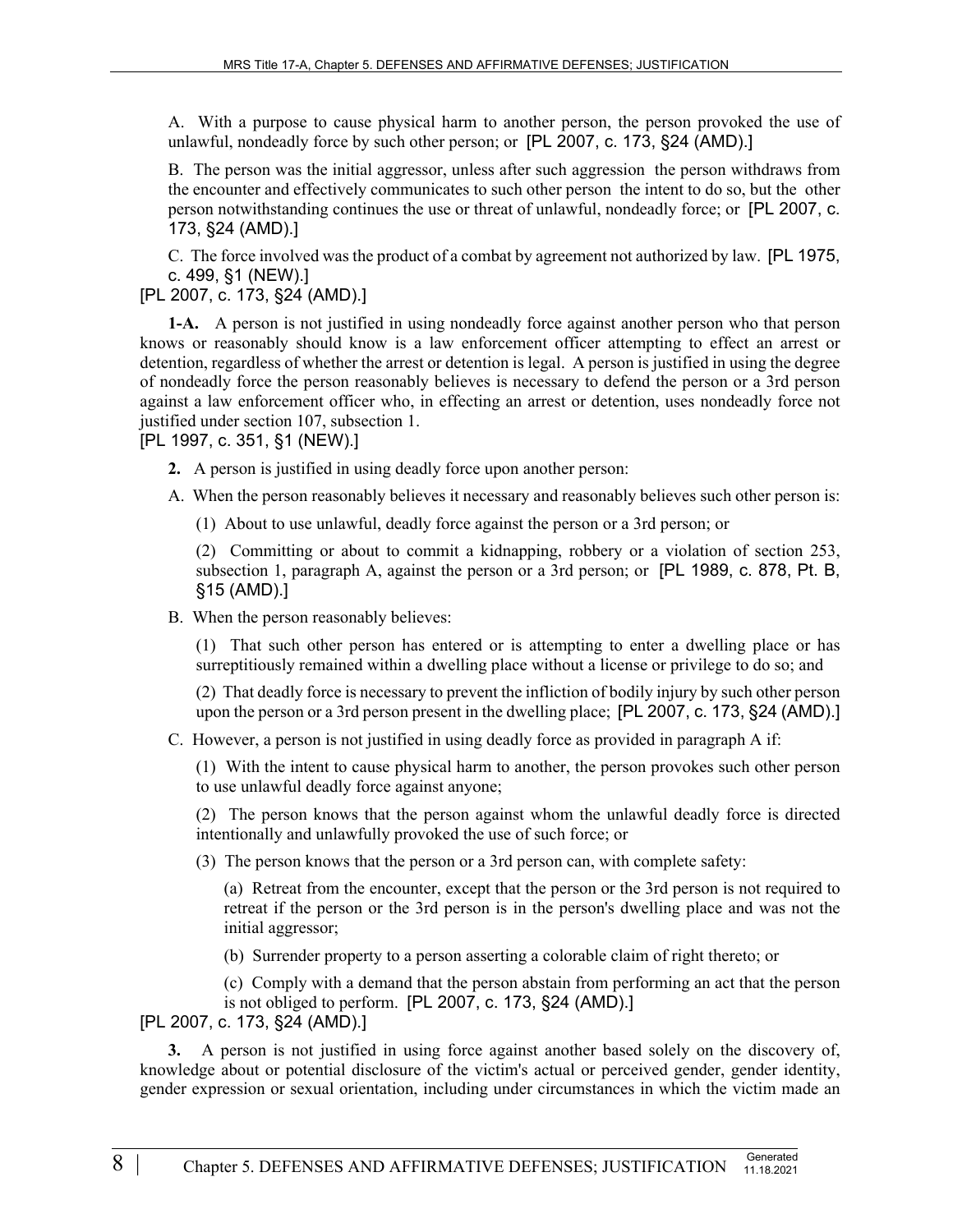unwanted nonforcible romantic or sexual advance toward the person or in which the person and victim dated or had a romantic or sexual relationship.

[PL 2019, c. 462, §2 (NEW).]

# SECTION HISTORY

PL 1975, c. 499, §1 (NEW). PL 1975, c. 740, §34 (AMD). PL 1979, c. 701, §19 (AMD). PL 1989, c. 878, §B15 (AMD). PL 1997, c. 351, §1 (AMD). PL 2007, c. 173, §24 (AMD). PL 2019, c. 462, §2 (AMD).

# **§109. Consent**

**1.** It is a defense that, when a defendant engages in conduct which would otherwise constitute a crime against the person or property of another, such other consented to the conduct and an element of the crime is negated as a result of such consent.

[PL 1981, c. 324, §27 (NEW).]

**2.** When conduct is a crime because it causes or threatens bodily injury, consent to such conduct or to the infliction of such injury is a defense only if:

A. Neither the injury inflicted nor the injury threatened was such as to endanger life or to cause serious bodily injury; [PL 1981, c. 324, §27 (NEW).]

B. The conduct and the injury are reasonably foreseeable hazards of joint participation in a lawful athletic contest or competitive sport; or [PL 1981, c. 324, §27 (NEW).]

C. The conduct and the injury are reasonably foreseeable hazards of an occupation or profession or of medical or scientific experimentation conducted by recognized methods, and the persons subjected to such conduct or injury have been made aware of the risks involved prior to giving consent. [PL 1981, c. 324, §27 (NEW).]

[PL 1981, c. 324, Pt. 27 (NEW).]

**3.** Consent is not a defense within the meaning of this section if:

A. It is given by a person who is declared by a statute or by a judicial decision to be legally incompetent to authorize the conduct charged to constitute the crime, and such incompetence is manifest or known to the actor; [PL 1981, c. 324, §27 (NEW).]

B. It is given by a person who, by reason of intoxication, physical illness, mental illness or mental defect, including, but not limited to, dementia and other cognitive impairments, or youth, is manifestly unable, or known by the defendant to be unable, to make a reasonable judgment as to the nature or harmfulness of the conduct charged to constitute the crime; or [PL 2013, c. 414, §1 (AMD).]

C. It is induced by force, duress or deception or undue influence. [PL 2013, c. 414, §2 (AMD).] [PL 2013, c. 414, §§1, 2 (AMD).]

**4.** As used in this section, "undue influence" means the misuse of real or apparent authority or the use of manipulation by a person in a trusting, confidential or fiduciary relationship with a person who is an incapacitated adult as defined in Title 22, section 3472, subsection 10 or is a dependent adult as defined in Title 22, section 3472, subsection 6 and who is wholly or partially dependent upon that person or others for care or support, either emotional or physical.

[PL 2013, c. 414, §3 (NEW).]

SECTION HISTORY

PL 1981, c. 324, §27 (NEW). PL 2013, c. 414, §§1-3 (AMD).

**§110. Threat to use deadly force against a law enforcement officer**